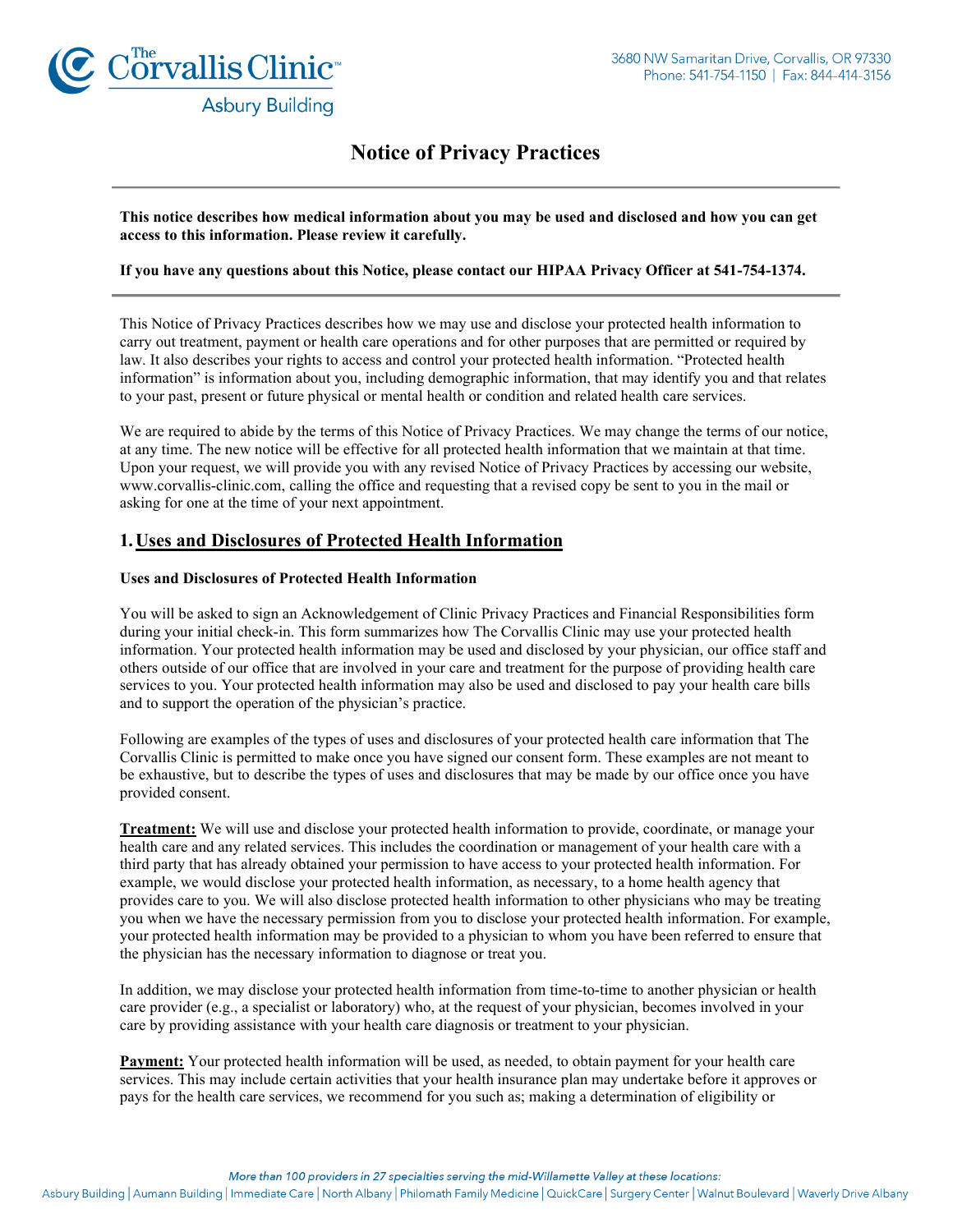

coverage for insurance benefits, reviewing services provided to you for medical necessity, and undertaking utilization review activities. For example, obtaining approval for an x-ray procedure may require that your relevant protected health information be disclosed to the health plan to obtain approval for the procedure.

**Healthcare Operations:** We may use or disclose, as needed, your protected health information in order to support the business activities of The Corvallis Clinic. These activities include, but are not limited to, quality assessment activities, employee review activities, training of medical students and staff, licensing, marketing activities, and conducting or arranging for other business activities.

For example, we may disclose your protected health information to medical school students that see patients at The Corvallis Clinic. We may also call you by name in the waiting room when your physician is ready to see you. We may use or disclose your protected health information, as necessary, to contact you to remind you of your appointment.

We will share your protected health information with third party "business associates" that perform various activities (e.g., billing, transcription services) for The Corvallis Clinic. Whenever an arrangement between The Corvallis Clinic and a business associate involves the use or disclosure of your protected health information, we will have a written contract that contains terms that will protect the privacy of your protected health information.

We may use or disclose your protected health information, as necessary, to provide you with information about treatment alternatives or other health-related benefits and services that may be of interest to you. We may also use and disclose your protected health information for other marketing activities. For example, your name and address may be used to send you a newsletter about The Corvallis Clinic and the services we offer. We may also send you information about products or services that we believe may be beneficial to you. You may contact our HIPAA Privacy Officer to request that these materials not be sent to you.

We may use or disclose your demographic information and the dates that you received treatment from your physician, as necessary, in order to contact you for fundraising activities supported by The Corvallis Clinic. If you do not want to receive these materials, please contact our HIPAA Privacy Officer and request that these fundraising materials not be sent to you.

#### **Uses and Disclosures of Protected Health Information Based upon Your Written Authorization:**

Other uses and disclosures of your protected health information will be made only with your written authorization, unless otherwise permitted or required by law as described below. You may revoke this authorization, at any time, in writing, except to the extent that your physician or the physician's practice has taken an action in reliance on the use or disclosure indicated in the authorization.

#### **Other Permitted and Required Uses and Disclosures That May Be Made With Your Consent, Authorizationor Opportunity to Object:**

We may use and disclose your protected health information in the following instances. You have the opportunity to agree or object to the use or disclosure of all or part of your protected health information. If you are not present or able to agree or object to the use or disclosure of the protected health information, then your physician may, using professional judgment, determine whether the disclosure is in your best interest. In this case, only the protected health information that is relevant to your health care will be disclosed.

**Others Involved in Your Healthcare:**Unless you object, we may disclose to a member of your family, a relative, a close friend or any other person you identify, your protected health information that directly relates to that person's involvement in your health care. If you are unable to agree or object to such a disclosure, we may disclose such information as necessary if we determine that it is in your best interest based on our professional judgment. We may use or disclose protected health information to notify or assist in notifying a family member, personal representative or any other person that is responsible for your care of your location, general condition, or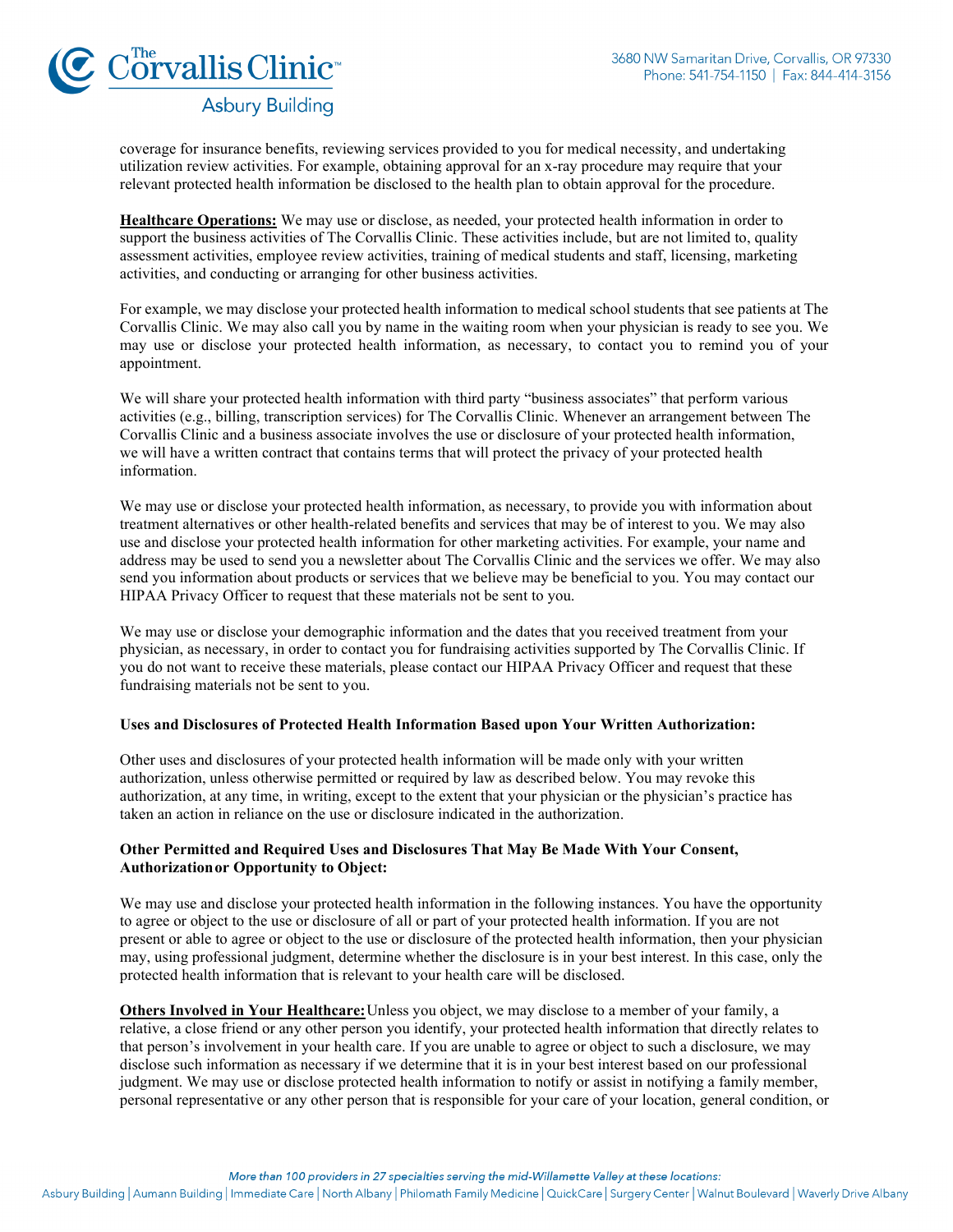

death. Finally, we may use or disclose your protected health information to an authorized public or private entity to assist in disaster relief efforts and to coordinate uses and disclosures to family or other individuals involved in your health care.

**Emergencies:** We may use or disclose your protected health information in an emergency treatment situation. If this happens, your physician shall try to obtain your consent as soon as reasonably practicable after the delivery of treatment. If your physician or another physician in the practice is required by law to treat you and the physician has attempted to obtain your consent but is unable to obtain your consent, he or she may still use or disclose your protected health information to treat you.

**Communication Barriers:** We may use and disclose your protected health information if your physician or another physician in the practice attempts to obtain consent from you but is unable to do so due to substantial communication barriers and the physician determines, using professional judgement, that you intend to consent to use or disclosure under the circumstances.

#### **Other Permitted and Required Uses and Disclosures That May Be Made Without Your Consent, Authorization or Opportunity to Object:**

We may use or disclose your protected health information in the following situations without your consent or authorization. These situations include:

**Required By Law:** We may use or disclose your protected health information to the extent that the use or disclosure is required by law. The use or disclosure will be made in compliance with the law and will be limited to the relevant requirements of the law. You will be notified, as required by law, of any such uses or disclosures.

**Public Health:** We may disclose your protected health information for public health activities and purposes to a public health authority that is permitted by law to collect or receive the information. The disclosure will be made for the purpose of controlling disease, injury or disability. We may also disclose your protected health information, if directed by the public health authority, to a foreign government agency that is collaborating with the public health authority.

**Communicable Diseases:** We may disclose your protected health information, if authorized by law, to a person who may have been exposed to a communicable disease or may otherwise be at risk of contracting or spreading the disease or condition.

**Health Oversight:** We may disclose protected health information to a health oversight agency for activities authorized by law, such as audits, investigations, and inspections. Oversight agencies seeking this information include government agencies that oversee the health care system, government benefit programs, other government regulatory programs and civil rightslaws.

**Abuse or Neglect:** We may disclose your protected health information to a public health authority that is authorized by law to receive reports of child abuse or neglect. In addition, we may disclose your protected health information if we believe that you have been a victim of abuse, neglect or domestic violence to the governmental entity or agency authorized to receive such information. In this case, the disclosure will be made consistent with the requirements of applicable federal and state laws.

**Food and Drug Administration:** We may disclose your protected health information to a person or company required by the Food and Drug Administration to report adverse events, product defects or problems, biologic product deviations, track products; to enable product recalls; to make repairs or replacements, or to conduct post marketing surveillance, as required.

**Legal Proceedings:** We may disclose protected health information in the course of any judicial or administrative proceeding, in response to an order of a court or administrative tribunal (to the extent such disclosure is expressly authorized), in certain conditions in response to a subpoena, discovery request or other lawful process.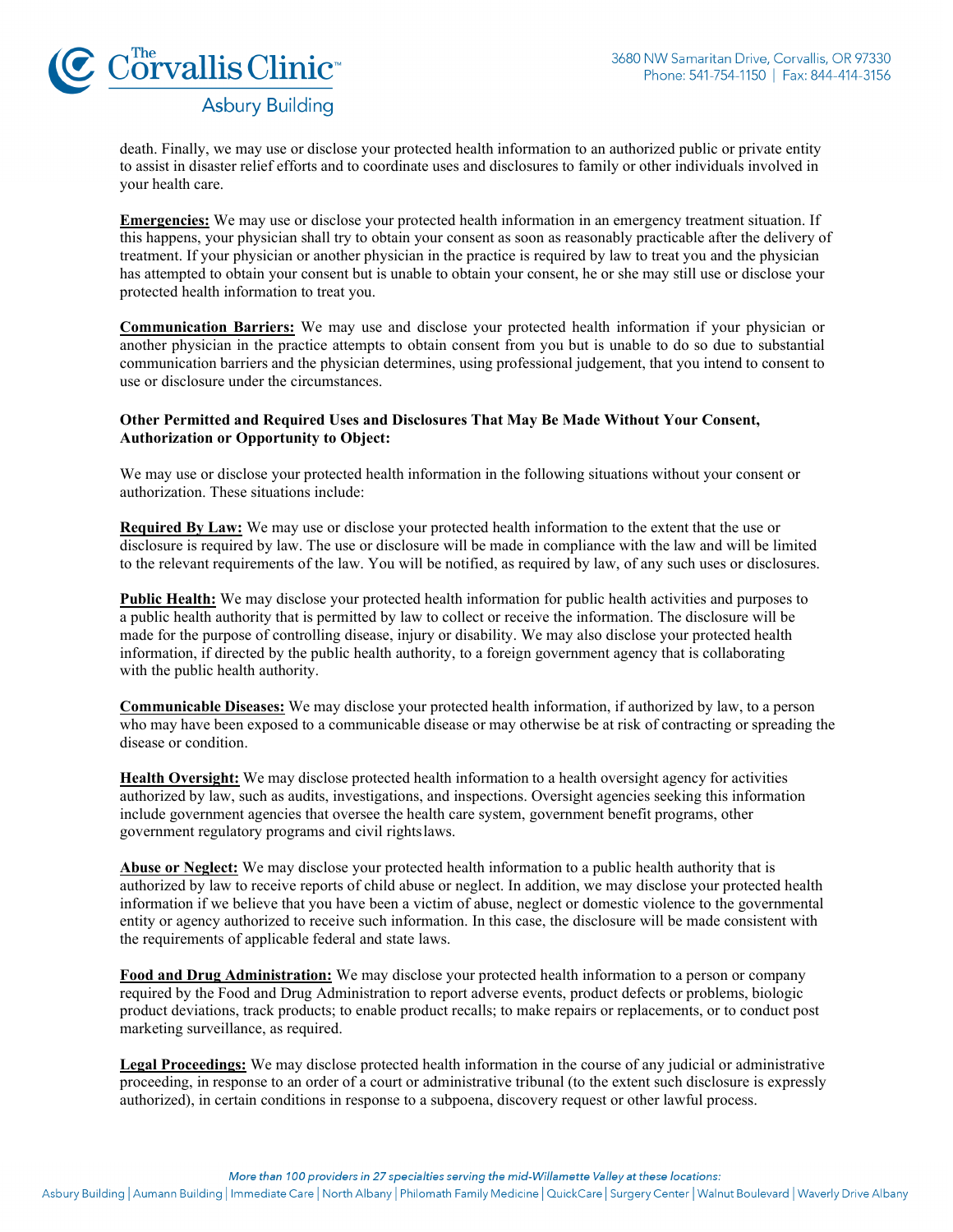

Law Enforcement: We may also disclose protected health information, so long as applicable legal requirements are met, for law enforcement purposes. These law enforcement purposes include (1) legal processes and otherwise required by law, (2) limited information requests for identification and location purposes, (3) pertaining to victims of a crime, (4) suspicion that death has occurred as a result of criminal conduct, (5) in the event that a crime occurs on the premises of the practice, and (6) medical emergency (not on the Practice's premises) and it is likely that a crime has occurred.

**Coroners, Funeral Directors, and Organ Donation:** We may disclose protected health information to a coroner or medical examiner for identification purposes, determining cause of death or for the coroner or medical examiner to perform other duties authorized by law. We may also disclose protected health information to a funeral director, as authorized by law, in order to permit the funeral director to carry out their duties. We may disclose such information in reasonable anticipation of death. Protected health information may be used and disclosed for cadaveric organ, eye or tissue donation purposes.

Research: We may disclose your protected health information to researchers when their research has been approved by an institutional review board that has reviewed the research proposal and established protocols to ensure the privacy of your protected health information.

**Criminal Activity:** Consistent with applicable federal and state laws, we may disclose your protected health information, if we believe that the use or disclosure is necessary to prevent or lessen a serious and imminent threat to the health or safety of a person or the public. We may also disclose protected health information if it is necessary for law enforcement authorities to identify or apprehend an individual.

**Military Activity and National Security:** When the appropriate conditions apply, we may use or disclose protected health information of individuals who are Armed Forces personnel (1) for activities deemed necessary by appropriate military command authorities; (2) for the purpose of a determination by the Department of Veterans Affairs of your eligibility for benefits, or (3) to foreign military authority if you are a member of that foreign military services. We may also disclose your protected health information to authorized federal officials for conducting national security and intelligence activities, including for the provision of protective services to the President or others legally authorized.

**Workers' Compensation:** We may disclose your protected health information as authorized to comply with workers' compensation laws and other similar legally established programs.

**Inmates:** We may use or disclose your protected health information if you are an inmate of a correctional facility and your physician created or received your protected health information in the course of providing care to you.

**Fund Raising:** We may disclose your protected health information to contact you to raise funds for The Corvallis Clinic.

**Appointment notification:** We may disclose your protected health information to when contacting you for appointment reminders or to provide information about treatment alternatives or other health-related benefits and services.

**Required Uses and Disclosures:** Under the law, we must make disclosures to you and when required by the Secretary of the Department of Health and Human Services to investigate or determine our compliance with the requirements of Section 164.500 et. seq.

## **2.Your Rights**

Following is a statement of your rights with respect to your protected health information and a brief description of how you may exercise these rights.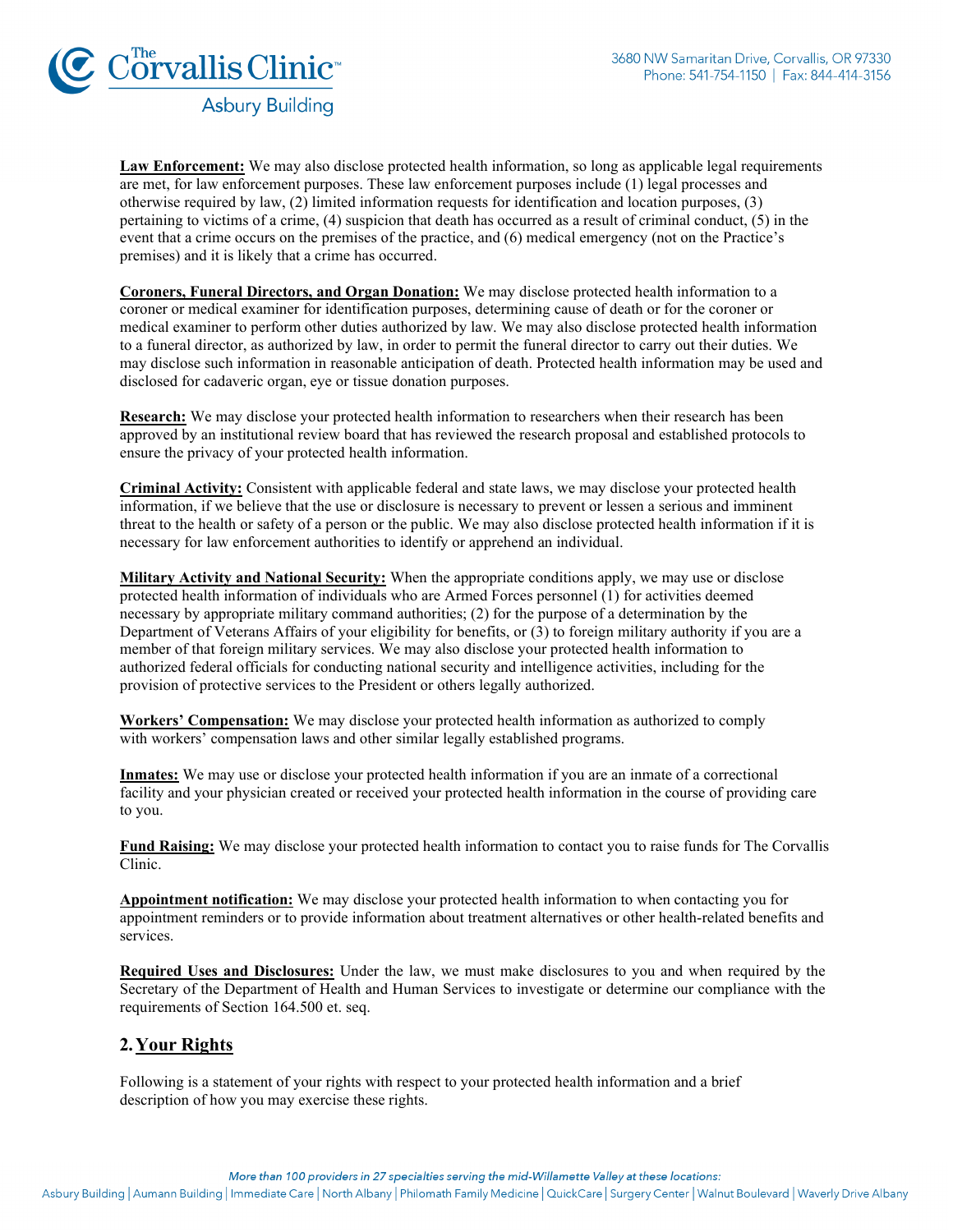

You have the right to inspect and copy your protected health information. This means you may inspect and obtain a copy of protected health information about you that is contained in a designated record set for as long as we maintain the protected health information. A "designated record set" contains medical and billing records and any other records that your physician and the practice use for making decisions about you.

Under federal law, however, you may not inspect or copy the following records: psychotherapy notes; information compiled in reasonable anticipation of, or use in, a civil, criminal, or administrative action or proceeding, and protected health information that is subject to law that prohibits access to protected health information. Depending on the circumstances, a decision to deny access may be reviewable. In some circumstances, you may have a right to have this decision reviewed. Please contact our HIPAA Privacy Officer if you have questions about access to your medical record.

**You have the right to request a restriction of your protected health information.** This means you may ask us not to use or disclose any part of your protected health information for the purposes of treatment, payment or healthcare operations.

Because treatment, payment and healthcare operations are core functions and agreement may adversely impact on healthcare provided to the individual, The Corvallis Clinic will normally not support a restriction request. You may also request that any part of your protected health information not be disclosed to family members or friends who may be involved in your care or for notification purposes as described in this Notice of Privacy Practices. Your request must state the specific restriction requested and to whom you want the restriction to apply.

The Corvallis Clinic is not required to agree to a restriction that you may request. If The Corvallis Clinic agrees with the requested restriction, we may not use or disclose your protected health information in violation of that restriction unless it is needed to provide emergency treatment. You may request a restriction by contacting the HIPAA Privacy Officer or Director of Health Information Services and completing the Request for Restriction on use/disclosure of medical information and or confidential communication form. The request will be reviewed by a board to determine if it is supportable or if agreeing to the restriction could impose restrictions on the ability of the surgery center to provide healthcare or perform healthcare operations.

**You have the right to request to receive confidential communications from us by alternative means or at an alternative location.** We will accommodate reasonable requests. We may also condition this accommodation by asking you for information as to how payment will be handled or specification of an alternative address or other method of contact. We will not request an explanation from you as to the basis for the request. We will normally contact you via the information you provide during your registration. You may request that The Corvallis Clinic send confidential communications via an alternate method or to an alternate phone number or address by contacting the HIPAA Privacy Officer or Director of Health Information Services and completing the Request for Restriction on use/disclosure of medical information and or confidential communication form. Please make this request in writing to our HIPAA Privacy Officer. The request can be mailed to: Aumann Building 444 NW Elks Drive Corvallis, OR 97330.

**You may have the right to have your physician amend your protected health information.** This means you may request an amendment of protected health information about you in a designated record set for as long as we maintain this information. In certain cases, we may deny your request for an amendment. If we deny your request for amendment, you have the right to file a statement of disagreement with us and we may prepare a rebuttal to your statement and will provide you with a copy of any such rebuttal. Please contact our HIPAA Privacy Officer to determine if you have questions about amending your medical record.

You have the right to receive an accounting of certain disclosures we have made, if any, of your protected **health information.** This right applies to disclosures for purposes other than treatment, payment or healthcare operations as described in this Notice of Privacy Practices. It excludes disclosures we may have made to you, for a facility directory, to family members or friends involved in your care, or for notification purposes. You